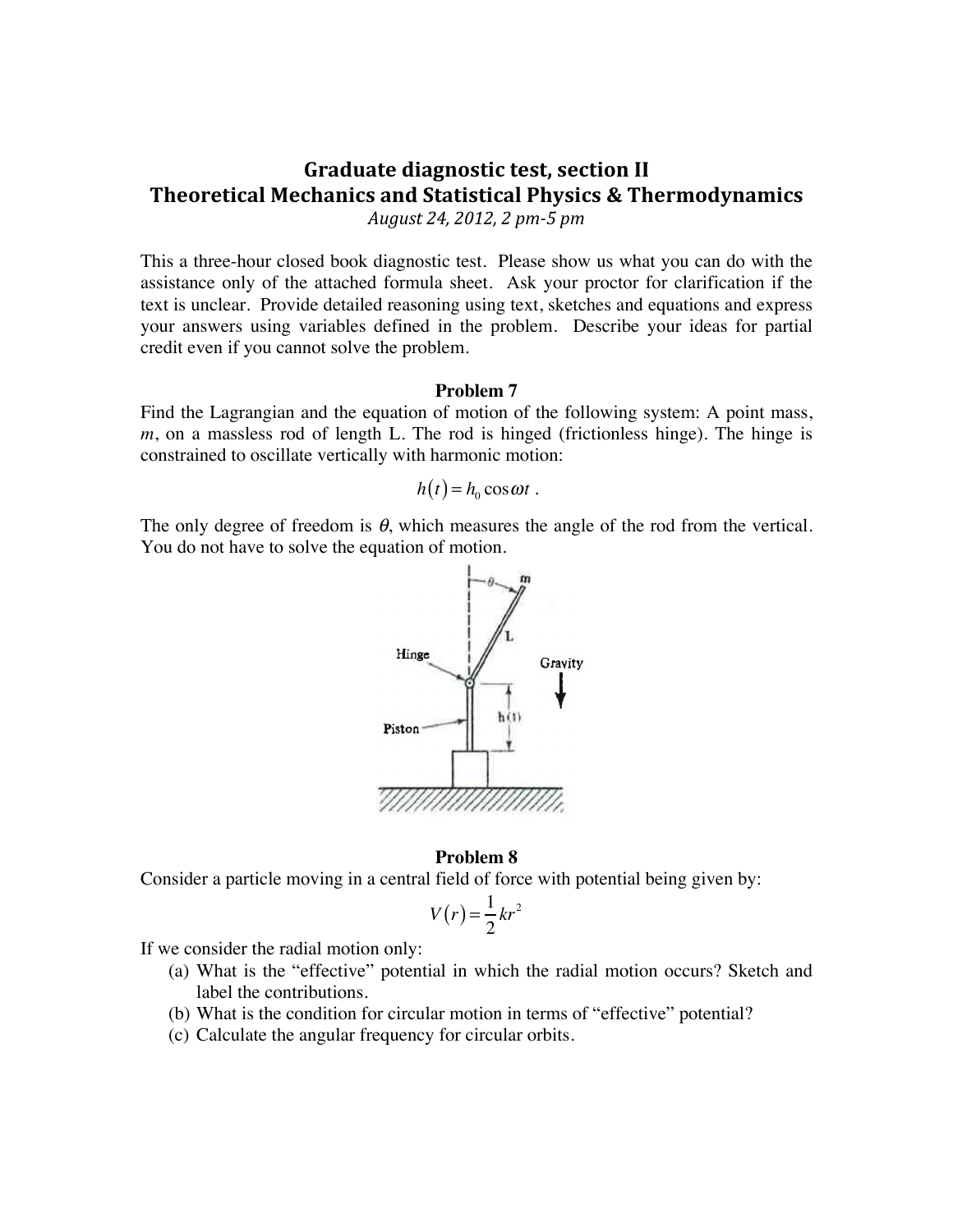## Problem 9

A particle is constrained to move on the surface of a sphere of radius, *L*, in a constant gravitational force field  $(F_x = F_y = 0, F_z = mg)$ . Set up the Hamiltonian formulation of the problem in terms of two angles defining the positions of a point on the sphere. Give at least two constants of the motion. You do not need to solve Hamilton's Equations.

### **Problem 10**

- (a) Describe the Carnot process and derive its efficiency for use as a heat engine.
- (b) For a three-dimensional solid with *N* atoms, what is the maximum number of phonon modes?
- (c) For a cube of volume  $V = L^3$ , what is the maximum number of electromagnetic modes?

## **Problem 11**

A system at temperature *T* includes two particular states, **A** and **B**. The energy of state **A** is  $\varepsilon_A$  and the energy of state **B** is  $\varepsilon_B = \varepsilon_A + \delta \varepsilon$ . What is the relative probability of the system being in state **A** relative to being in state **B**?

### **Problem 12**

Consider a system of  $N \gg 1$  non-interacting particles in which the energy of each particle can have two (and only two) distinct values: 0 and  $E(E>0)$ . The occupation numbers of the zero and *E* energy levels are  $n_0$  and  $n_1$  respectively. The fixed total energy of the system is *U* .

- (a) Find the entropy of the system.
- (b) Find the temperature as a function of *U* .
- (c) For what range of values of  $n_0$  is the temperature,  $T < 0$ ?